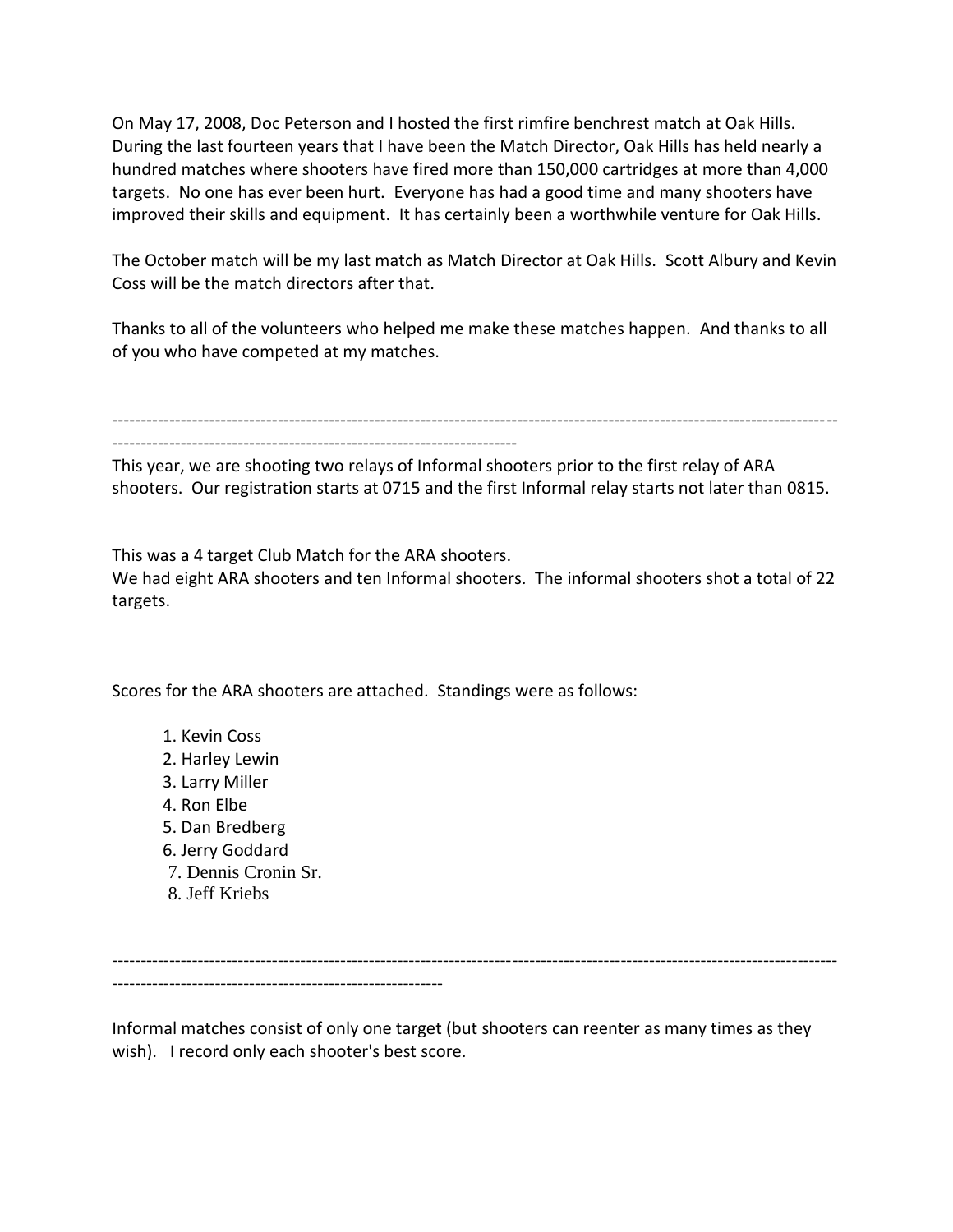We have three classes of informal matches --- Semiauto, Sporter, and Vintage. Each shooter's highest score is used to determine his standing in his class.

Winners of the three informal classes were:

| Semiauto    |      |
|-------------|------|
| Greg Couch  | 2150 |
| Sporter:    |      |
| Jim Granger | 2400 |
| Vintage:    |      |

The best score for each of the Informal shooters was:

|  | Semiauto: |
|--|-----------|
|--|-----------|

| John Parkhurst | 2025 |
|----------------|------|
| Greg Couch     | 2150 |
| Joe Duda       | 2100 |

## Sporter:

| Larry Fells | 2175       |
|-------------|------------|
| Dan Ide     | <b>DNF</b> |
| Jim Granger | 2400       |
| Tim Tulon   | 1580       |

## Vintage:

| Joe Arnold            | 2200 |
|-----------------------|------|
| <b>Andrew Borders</b> | 2250 |
| Greg Hansen           | 1935 |

--------------------------------------------------

-------------------------------------------------------------------------------------------------------------------------------